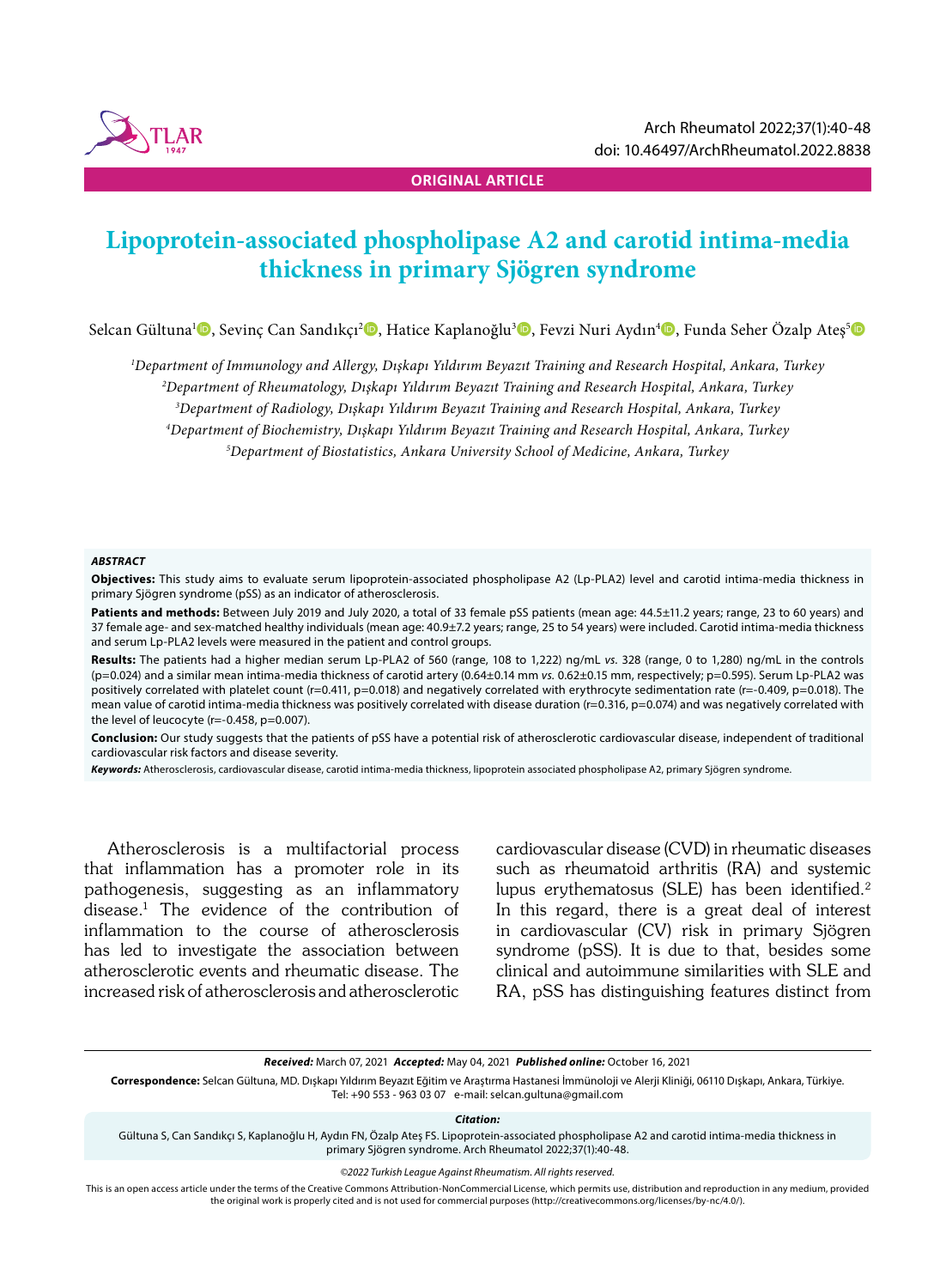other rheumatic diseases, such as characterized by low-grade inflammation, mostly benign nature and slow progression, female preponderance, and less necessity of immunosuppressive treatment.<sup>3</sup> However, the number of studies of CV risk of pSS patients is limited.4

Atherosclerotic CVD is still a significant cause of morbidity and mortality; therefore, detection of early stages of atherosclerosis in individuals who have a high risk for CVD is critical. For early detection, applicable and cost-effective methods have a great importance.<sup>5</sup> Lipoprotein-associated phospholipase A2 (Lp-PLA2), which is accepted as a novel inflammatory biomarker of CV risk prediction, is a member of the phospholipase A2 family of enzymes that hydrolyzes phospholipids. The Lp-PLA2 has been accepted as a proatherogenic enzyme with a link between lipid metabolism and inflammatory response. It is secreted by monocyte, macrophages, and T cells in the circulation and vascular intima. It binds to apolipoprotein B-100 containing lipoproteins, but primarily related to low-density lipoproteins (LDL). Oxidation of LDL, which occurs by subsequent mechanisms in the arterial wall, induces the progression of atherosclerotic plaque.6 The Lp-PLA2 hydrolysis of oxidized LDL (oxLDL) to pro-atherogenic metabolites, including lysophosphatidylcholine (lyso-PC) and free fatty acids (FFAs), leads to upregulation of adhesion molecules expression, accumulation of lipid-rich macrophage to atherosclerotic plaque, and leucocyte activation.7 It has been proven that elevated Lp-PLA2 is an independent marker of CVD.8 Certain guidelines suggest as a diagnostic test to define patients at high risk who would benefit from lipid-lowering medications.9 To the best of our knowledge, there are no studies regarding the association between Lp-PLA2 level and subclinical atherosclerosis in patients with pSS.

Accumulation of lipid-rich macrophage, lymphocytes, and smooth muscle cells in the intimal wall leads to the thickness of intima. This stage may proceed to atherosclerotic plaque. Carotid intima-media thickness (CIMT) is considered one of the surrogate markers of subclinical atherosclerosis and predictor of future CVD. In several studies, CIMT has been shown as an endpoint validation for the evaluation of new anti-atherosclerotic drugs.10 There are few studies to evaluate subclinical atherosclerosis with CIMT in pSS, with contradictory results. In the present study, we aimed to evaluate the potential risk of atherosclerotic CVD in patients with pSS by measuring LP-PLA2 and CIMT, which are the biomarkers of atherosclerosis.

# PATIENTS AND METHODS

# Study design and study population

This cross-sectional study was conducted at Dıkapı Yıldırım Beyazıt Training and Research Hospital, Rheumatology outpatient clinic between July 2019 and July 2020. A total of 33 eligible patients with pSS (mean age:  $44.5 \pm 11.2$  years; range, 23 to 60 years) who met the 2016 American College of Rheumatology (ACR)/European League Against  $R$ heumatism (EULAR) classification criteria<sup>11</sup> were included in the study. The control group consisted of 37 female age- and sex-matched healthy individuals (mean age:  $40.9\pm7.2$  years; range, 25 to 54 years) without a history of any inflammatory, autoimmune disorder, and CVD. Inclusion criteria for both groups were as follows: age >18 years, having no secondary Sjögren syndrome or concomitant connective tissue disease, renal failure, diabetes mellitus, hypertension, CVD and cerebrovascular diseases, evidence of overt atherosclerotic diseases such as angina pectoris, myocardial infarction, malignancy, active infection, anemia and pregnancy. Only patients who were receiving hydroxychloroquine and a maximum of 7.5 mg/day corticosteroid were included. Exclusion criteria were as follows: systolic blood pressure >140 mmHg, diastolic blood pressure >90 mmHg, overnight fasting plasma glucose >100 mg/dL, total cholesterol (TC) >200 mg/dL, LDL >150 mg/dL, triglyceride (TG)  $>$ 200 mg/dL, body mass index (BMI)  $>$ 30 kg/m<sup>2</sup>, those receiving treatment with lipid-lowering drugs, antihypertensive, antiaggregant drugs, nitrates or estrogens, and presence of a family history of CVD. All these exclusion criteria were applied to the control group. All patients were examined and interviewed with the standardized questionnaire by a single rheumatologist. Patients' demographic data and medical history, disease related clinical and laboratory data were recorded. Blood pressure was measured, and BMI (body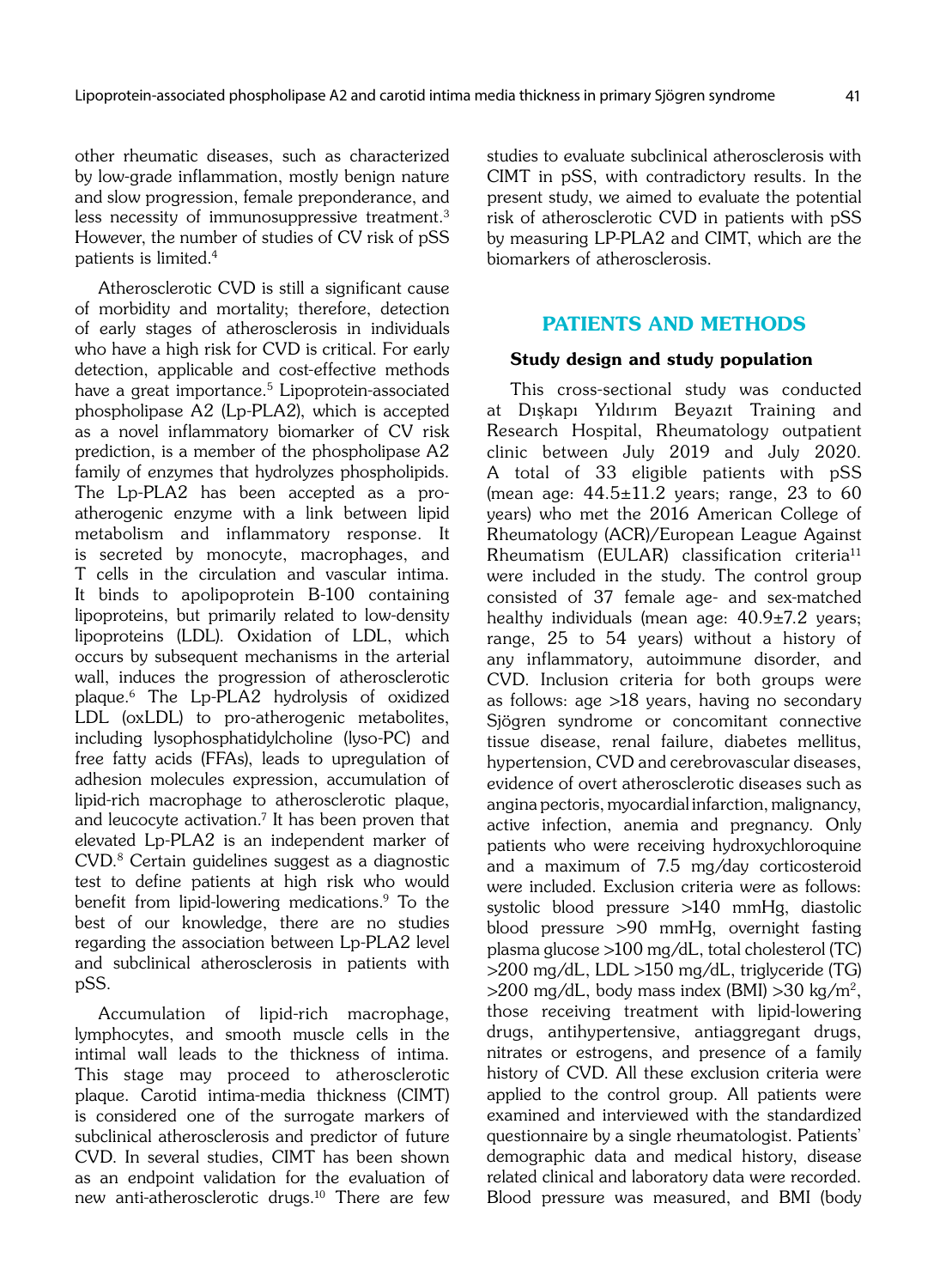weight in kilograms divided by square of height in meters) was calculated in all participants. A written informed consent was obtained from each participant. The study protocol was approved by the Dıkapı Yıldırım Beyazıt Training and Research Hospital Ethics Committee (date-no: 22.07.2019-68/12). The study was conducted in accordance with the principles of the Declaration of Helsinki.

# Disease severity

The EULAR Sjögren Syndrome Disease Activity Index (ESSDAI) was used for the assessment of the disease activity. It consists of 12 domains related to organ systems as follows: constitutional, articular, renal, respiratory, cutaneous, muscular, peripheral nervous system (PNS), central nervous system (CNS), hematological, glandular, lymphadenopathic, biological with a score ranging from 0-123. For each domain, features of disease activity are classified in three to four activity levels (no, low, moderate, or no, low, moderate, and high). Scores <5 are classified as "low disease activity"; 5 to 13 are a "moderate disease activity", and ≥14 are "high disease activity".<sup>12</sup>

## Laboratory assessment

All patients and healthy controls underwent routine laboratory assessment including erythrocyte sedimentation rate (ESR) and C-reactive protein (CRP), TC, LDL cholesterol, high-density lipoprotein (HDL) cholesterol, TG, and fasting plasma glucose level. Blood samples were drawn after an overnight fast. Serum samples for Lp-PLA2 measurement were obtained from all participants by centrifugation of venous blood and stored at -80°C until analysis.

# Lp-PLA2 analysis

The levels of Lp-PLA2 (ng/mL) were measured by Creative Diagnostics enzyme-linked immunosorbent assay (ELISA) kit (Abbexa, 11/2020, Cambride, UK). Concentrations were determined from the curve obtained with the standards.

# Carotid ultrasonography (USG)

The CIMT was measured using the USG device, functioned on a MyLab 60 platform (Esaote SpA, Genoa, Italy) with a high-resolution 12-MHz linear sequence transducer (LA523). All participants lied in the supine position with the head 45-degree up and horizontally 30-degree turned contralateral to the side being examined. The measurements were obtained from the posterior wall of the vessel, by detecting the lumen-intima and media-adventitia interfaces, using automated software program. The images were recorded in the longitudinal plane of the carotid system by B-mode USG. The CIMT was measured at 10-mm distal to the common carotid artery where no plaque was visualized. The plaque was defined as a focal protrusion into the vessel lumen of at least 1.5-mm. Imaging was performed by a single radiologist in each participant based on the same imaging parameters such as gray-scale and frequency of scanning probe.

# Statistical analysis

Statistical analysis was performed using the SPSS for Windows version 11.5 software (SPSS Inc., Chicago, IL, USA). Continuous variables were expressed in mean ± standard deviation (SD) or median (min-max), while categorical variables were expressed in number and frequency. The Kolmogorov-Smirnov test was used to assess the assumption of normality. The independent samples t-test or the Mann-Whitney U test was used for continuous variables, and the chi-square test was used for categorical variables. The receiver operating characteristic (ROC) curve analysis was used to examine the cut-off value of Lp-PLA2. When a significant cut-off value was achieved, the sensitivity, specificity, positive and negative predictive values were calculated. The association between Lp-PLA2, CIMT and clinical and laboratory data was evaluated using the Spearman correlation coefficient. A two-sided p value of <0.05 was considered statistically significant.

# RESULTS

There was no significant difference in the mean age between the groups (p=0.096). The median disease duration was 20 (range, 10 to 120) months. Thirty (90.9%) patients presented with low disease activity, while three patients (9.1%) presented with moderate disease activity. Two (6.1%) patients were antinuclear antibody (ANA)-negative. Granular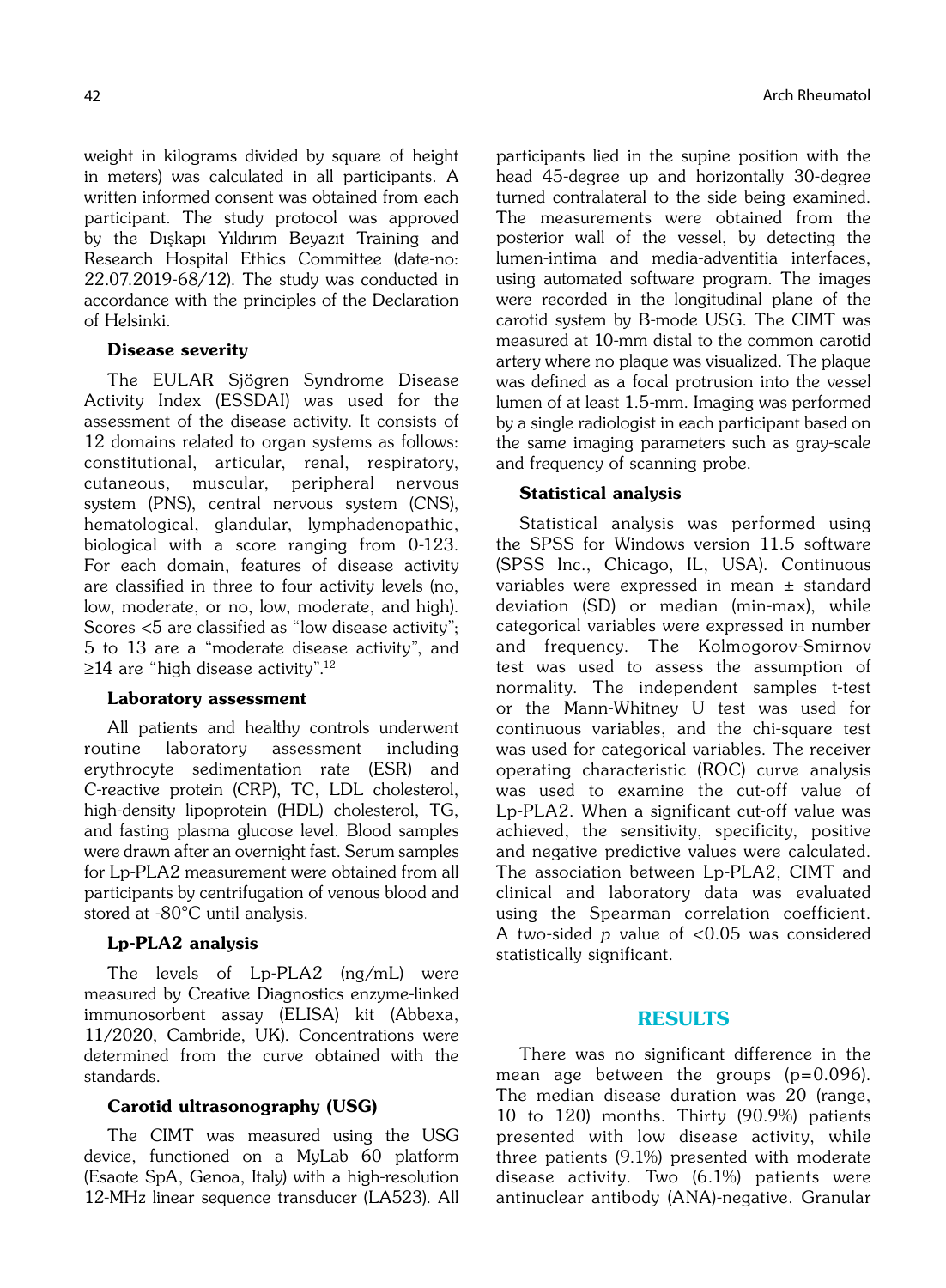|                                                                                      |                   |                             | Primary Sjögren syndrome (n=33) |        |            |                                                  |                                                   | Healthy controls (n=37) |                |              |                |
|--------------------------------------------------------------------------------------|-------------------|-----------------------------|---------------------------------|--------|------------|--------------------------------------------------|---------------------------------------------------|-------------------------|----------------|--------------|----------------|
|                                                                                      | $\Xi$             | $\%$                        | Mean±SD                         | Median | Min-Max    | $\Xi$                                            | $\gg$                                             | Mean±SD                 | Median         | Min-Max      | $\overline{a}$ |
| Age (year)                                                                           |                   |                             |                                 | 46     | 23-60      |                                                  |                                                   |                         | $\overline{4}$ | 25-54        | 0.096          |
| Body mass index (kg/m <sup>2</sup> )                                                 |                   |                             | $26.4 \pm 2.6$                  |        |            |                                                  |                                                   | $23.5 \pm 2.8$          |                |              | 0.001          |
| Smoking                                                                              | $\overline{10}$   | 30.3                        |                                 |        |            | 4                                                | $10.8$                                            |                         |                |              | 0.042          |
| Duration of pSS from diagnosis (month)                                               |                   |                             |                                 | 20     | 1-120      |                                                  |                                                   |                         | $\mathbf{I}$   | $\mathbf I$  | $\mathbf{I}$   |
| Homogen<br>Granular<br>Negative<br>Positive<br>ANA                                   | 2585              | 93.9<br>78.8<br>15.1<br>6.1 |                                 |        |            | $\mathbf{I}$<br>$\blacksquare$<br>$\mathbf{I}$   | $\mathbf{H}$<br>$\mathbf{I}$<br>٠<br>$\mathbf{I}$ |                         |                |              | $\,$           |
| Negative<br>Positive<br>Anti SSA                                                     | $\frac{30}{2}$    | 90.8                        |                                 |        |            | $1 - 1$                                          | $1 - 1$                                           |                         |                |              |                |
| Negative<br>Positive<br>Anti SSB                                                     | $\frac{21}{2}$    | 63.6                        |                                 |        |            | $\mathbf{I}$ $\mathbf{I}$                        | $1 - 1$                                           |                         |                |              | $\mathbf{I}$   |
| Rheumatoid factor<br>Negative<br>Positive                                            | 14 <sub>2</sub>   | 42.4<br>57.6                |                                 |        |            | $1 - 1$                                          | $\mathbf{I} = \mathbf{I}$                         |                         |                |              | $\mathbf{I}$   |
| Moderate disease activity<br>High disease activity<br>Low disease activity<br>ESSDAI | $\frac{2}{3}$ က ှ | 90.9                        |                                 |        |            | $\mathbf{L}_{\mathrm{c}}$<br>$\blacksquare$<br>٠ | $\sim 10-10$<br>٠                                 |                         |                |              |                |
| White blood cell                                                                     |                   |                             | $6.2 \pm 1.7$                   |        |            |                                                  |                                                   | $6.2 \pm 1.5$           |                |              | 0.978          |
| Platelet                                                                             |                   |                             | $268.2 + 81.5$                  |        |            |                                                  |                                                   | $273.4 + 57.2$          |                |              | 0.754          |
| Fasting blood glucose (mg/dL)                                                        |                   |                             | $81.6 \pm 15.5$                 |        |            |                                                  |                                                   | 87.5±6.7                |                |              | 0.048          |
| Total cholesterol (mg/dL)                                                            |                   |                             | $168.5 + 27.4$                  |        |            |                                                  |                                                   | $171.5 \pm 22.8$        |                |              | 0.615          |
| Triglycerides (mg/dL)                                                                |                   |                             |                                 | 88     | 41-187     |                                                  |                                                   |                         | 85             | 33-150       | 0.417          |
| Low density lipoprotein (mg/dL)                                                      |                   |                             | $112.6 + 24.8$                  |        |            |                                                  |                                                   | $108.6 \pm 18.4$        |                |              | 0.452          |
| High density lipoprotein (mg/dL)                                                     |                   |                             |                                 | 51     | 37-98      |                                                  |                                                   |                         | 55.5           | 36.2-100.9   | 0.290          |
| Erythrocyte sedimentation rate (mm/h)                                                |                   |                             |                                 | $17\,$ | 3-56       |                                                  |                                                   |                         | $\overline{ }$ | $2-2$        | 0.001          |
| C-reactive protein (mg/L)                                                            |                   |                             |                                 | 2.40   | $0.4 - 34$ |                                                  |                                                   |                         | 1.67           | $0.3 - 6.56$ | 0.023          |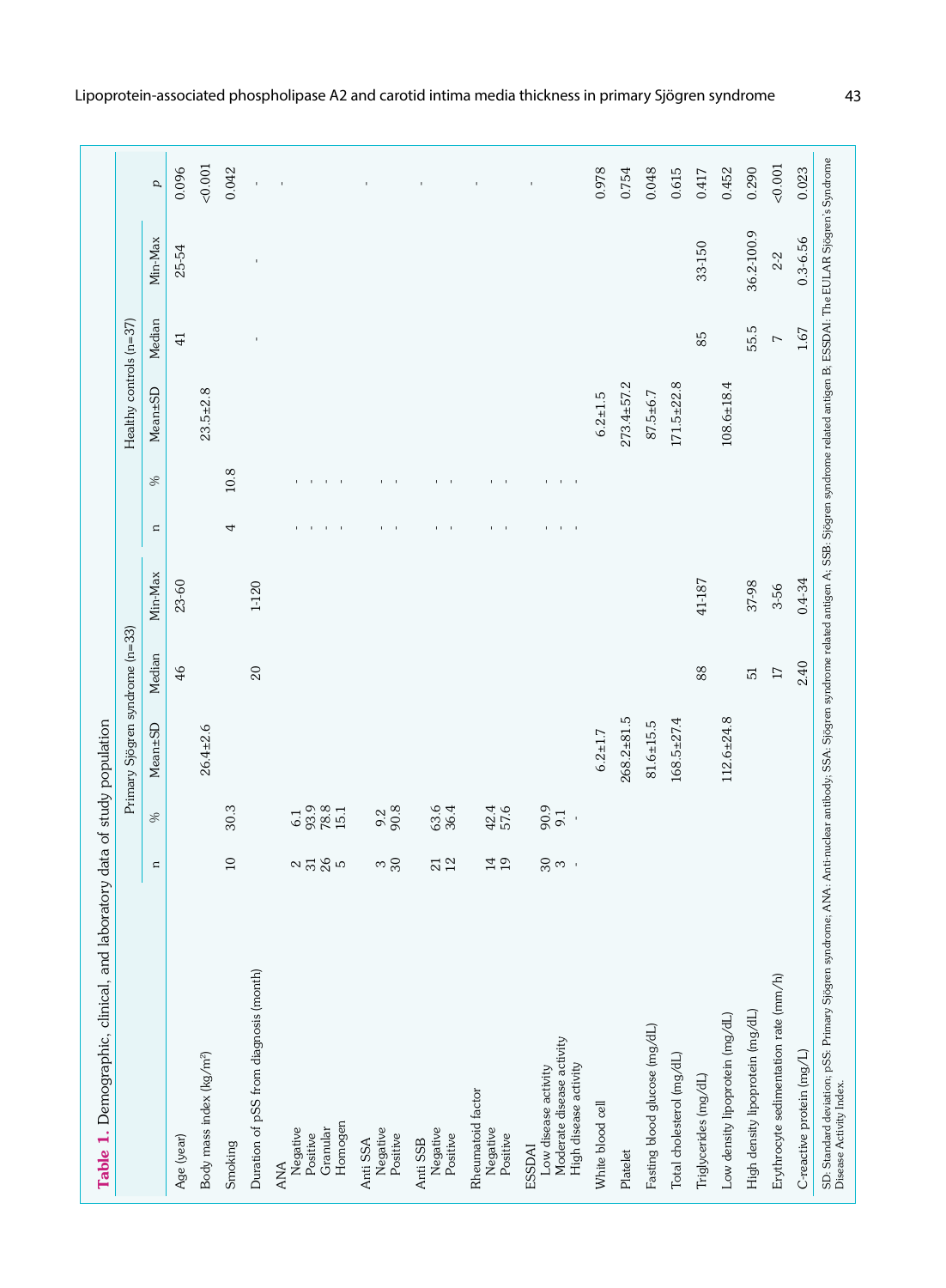|                        |               | Primary Sjögren syndrome |             |               | Healthy controls |         |       |
|------------------------|---------------|--------------------------|-------------|---------------|------------------|---------|-------|
|                        | $Mean \pm SD$ | Median                   | Min-Max     | $Mean \pm SD$ | Median           | Min-Max | p     |
| $Lp$ -PLA2 ( $nq/mL$ ) |               | 560                      | 108 - 1.222 |               | 328              | 0-1.280 | 0.024 |
| CIMT right (mm)        | $0.6 \pm 0.2$ |                          |             | $0.6 \pm 0.2$ |                  |         | 0.726 |
| CIMT left (mm)         | $0.6 \pm 0.2$ |                          |             | $0.6 \pm 0.2$ |                  |         | 0.538 |
| CIMT (mean) (mm)       | $0.6{\pm}0.1$ |                          |             | $0.6 \pm 0.2$ |                  |         | 0.595 |

pattern of ANA was observed in 26 (78.8%) patients, homogeneous in five (15.1%) patients. Granular pattern was positive in five (15.2%) patients at a serum dilution of 1/100-1/320, in eight (24.2%) patients at a serum dilution of 1/320-1/1000, in nine (27.3%) patients at a serum dilution of 1/1000-1/3200, and in four (12.1%) patients at a serum dilution >1/3200. Homogeneous pattern was positive in one (3.0%) patient at a serum dilution of 1/100-1/320, in three (9.1%) patients at a serum dilution of 1/320-1/1000, and in one  $(3.0\%)$  patient at a serum dilution of  $1/1000$ -1/3200. Thirty (90.8%) patients had anti-Sjögren syndrome-related antigen A (anti-SSA) autoantibodies and 12 (36.4%) had anti-Sjögren syndrome related antigen B (anti-SSB) antibodies. Nineteen (57.6%) patients were rheumatoid factor (RF)-positive. Two (6.1%) patients were not taking any drugs for pSS. Twenty-three (69.7%) patients were taking hydroxychloroquine, while eight (24.2%) patients were taking hydroxychloroquine and low-dose steroid. Demographic and clinic characteristics of the study population are shown in Table 1.

The median serum Lp-PLA2 level in patients with pSS was significantly higher compared to controls  $(560 \text{ ng/mL}; \text{ range}, 108 \text{ to } 1,222 \text{ vs.})$ 328 ng/mL; range, 0 to 1,280, respectively; p=0.024) (Table 2). The ROC curve analysis revealed that optimal cut-off value for Lp-PLA2 for patients with pSS was 549.5 ng/mL, with a sensitivity, specificity, negative predictive, and positive predictive value of 51.5 (95% confidence interval [CI]: 35.2-67.5%), 81.1% (95% CI: 65.8-90.5%), 65.2 (95% CI: 52.8-75.9%), and 70.8 (95% CI: 58.6-80.8%),

respectively (area under curve [AUC]=0.658, 95% CI: 0.528-0.788; p=0.024) (Figure 1).

There were no statistically significant differences between the patient and control groups in terms of the measurements of CIMT (p>0.05) (Table 2).

The Lp-PLA2 was positively correlated with platelet count ( $r=0.411$ ,  $p=0.018$ ) and negatively correlated with ESR (r=-0.409, p=0.018). The Lp-PLA2 had no significant relationship with age and BMI ( $r=-0.159$ ,  $p=0.376$  and  $r=0.059$ , p=0.744, respectively). The value of right CIMT was mildly, positively correlated with disease duration  $(r=0.339, p=0.053)$ , and negatively



Figure 1. ROC curve for serum Lp-PLA2 levels between patients with pSS and healthy controls.

ROC: Receiver operating characteristic; Lp-PLA2: Lipoprotein-associated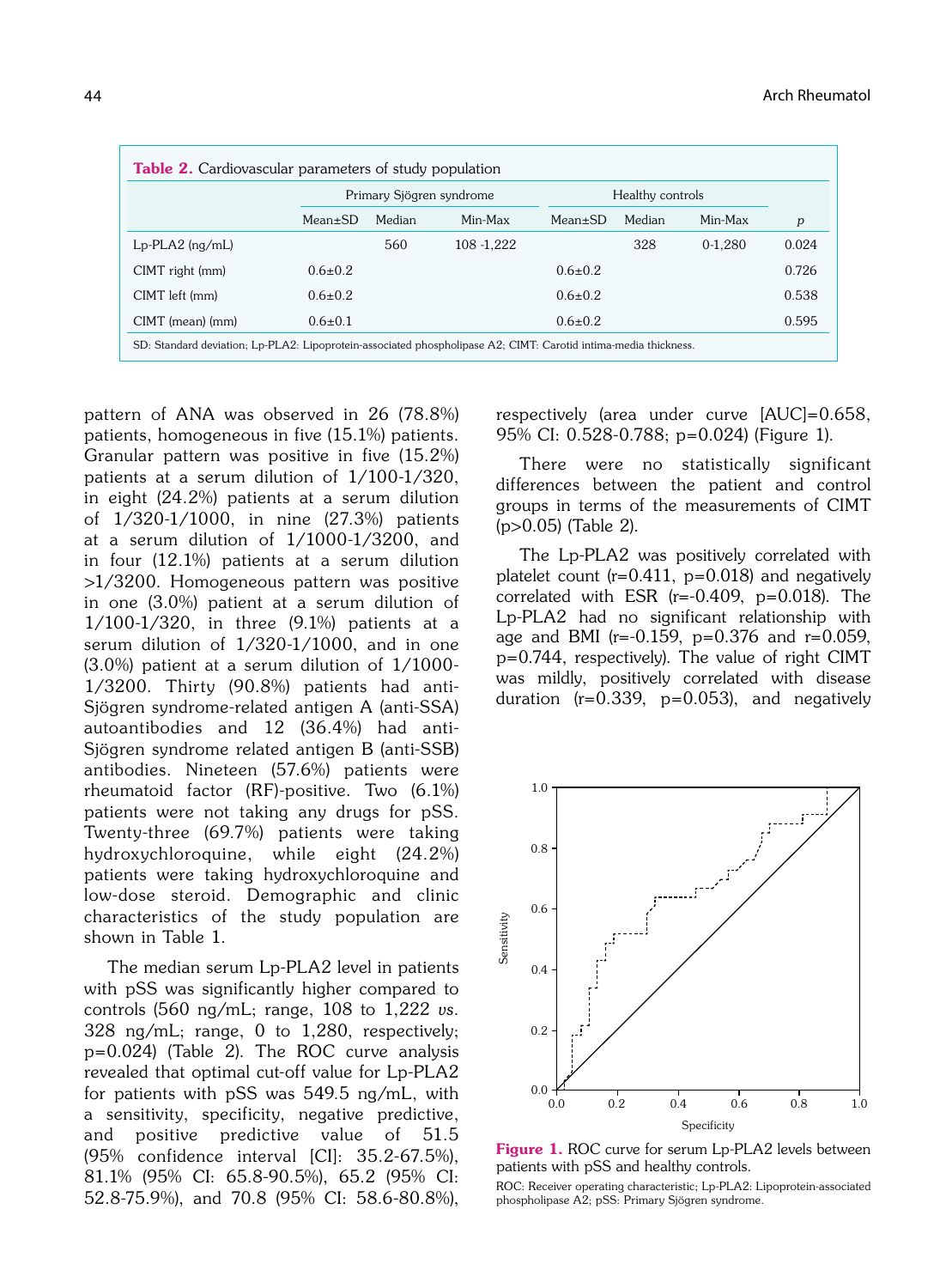correlated with leucocyte and platelet count  $(r=-0.453, p=0.008; r=-0.386, p=0.026,$ respectively). The value of left CIMT was positively correlated with CRP (r=0.490, p=0.004). The value of mean CIMT was positively correlated with disease duration  $(r=0.316, p=0.074)$ , and negatively correlated with the leucocyte count  $(r=-0.458, p=0.007)$ . Neither Lp-PLA2 nor CIMT values were correlated with the levels of lipid parameters. Disease duration was negatively correlated HDL level (r=-0.414, p=0.017). In addition, CRP was positively correlated with TC  $(r=0.432, p=0.012)$ .

# **DISCUSSION**

In the present study, we demonstrated that a higher level of Lp-PLA2 among the pSS patients and similar CIMT values between the groups. We found no significant relationship between the Lp-PLA2 and CIMT. The Lp-PLA2 level was associated with the platelet count and ESR. Disease duration and leucocyte count were associated with the CIMT. To the best of our knowledge, this the first study to assess Lp-PLA2 level as a CV biomarker among pSS patients, through the measurement of the wall thickness of the carotid artery.

The Lp-PLA2 has an important value in predicting the risk of future CV events, in consequence of being independent of the CV risk factors such as smoking, age, BMI, and systolic blood pressure. It has been shown that Lp-PLA2 is correlated with coronary artery endothelial dysfunction. Despite potential differences in the ethnicity for Lp-PLA2 concentration, above 200 ng/mL is recommended as the threshold value for identifying CV events.13 Based on these findings, higher Lp-PLA2 levels in our study may support the increased CV risk in pSS patients, despite similar CIMT measurements. These results indicate that pSS patients have a risk for CV events from the early stages of the disease. Considering the exclusion of traditional CV risk factors prior to this study, or that most of the patients had mild clinical manifestations, increased Lp-PLA2 levels in our study are an important outcome. Also, it has been well known that medications used for rheumatic disease can affect the CV risk. Antimalarials have a potential protective role in CVD, while corticosteroids have an effect that contributes to the development of CVD.5,14 We believe that the finding of a high level of Lp-PLA2 despite the hydroxychloroquine use in most of our patients might make our results more valuable. Furthermore, our results suggest that the current treatment of pSS patients has no significant effect on the Lp-PLA2 levels of the patients. In our study, the Lp-PLA2 level was independent of age, BMI, the severity of the disease, and disease duration. It appears that closely monitoring patients with pSS for CV events would be beneficial, regardless of the disease duration, the effect of treatment, or additional CV risk factors.

Contrary to our results, some authors have reported higher CIMT in pSS patients.15,16 Similar CIMT values between the groups in our study may result from the range of disease duration from diagnosis that relatively shorter than these previous studies.15,16 In line with our results, Akyel et al.,<sup>17</sup> Atzeni et al.,<sup>18</sup> and Zardi et al.<sup>19</sup> found no significant difference between the groups in terms of the CIMT values, despite longer disease duration. Although no significant difference in the CIMT, Akyel et al.<sup>17</sup> and Atzeni et al.<sup>18</sup> identified endothelial dysfunction as a precursor of subclinical atherosclerosis. Considering that Lp-PLA2 is related to endothelial dysfunction as mentioned previously, it may be thought that this may be the case for our study.

It has been reported that endothelial dysfunction and subclinical atherosclerosis have been related to CRP, anti-SSA, leukopenia, and longer disease duration.14,15,20-22 Anti-SSA has a role in inducing leukopenia, which is a typical feature of rheumatologic diseases, through apoptotic mechanisms.15 It has been suggested that there is an association between anti-SSA and leukopenia, and accelerated cell apoptosis on the arterial wall via induced apoptotic cascade, leading to atherosclerosis.<sup>15</sup> Vaudo et al.<sup>15</sup> reported that anti-SSA and leukopenia were the predictors of carotid artery thickening. The authors concluded that their findings supported the link between immune dysregulation and early stages of atherosclerosis in pSS. In a cohort, pSS patients with leukopenia had a higher risk of developing angina.<sup>23</sup> In our study, the CIMT (mean and right) was associated with leucopenia. We believe that our similar results emphasize that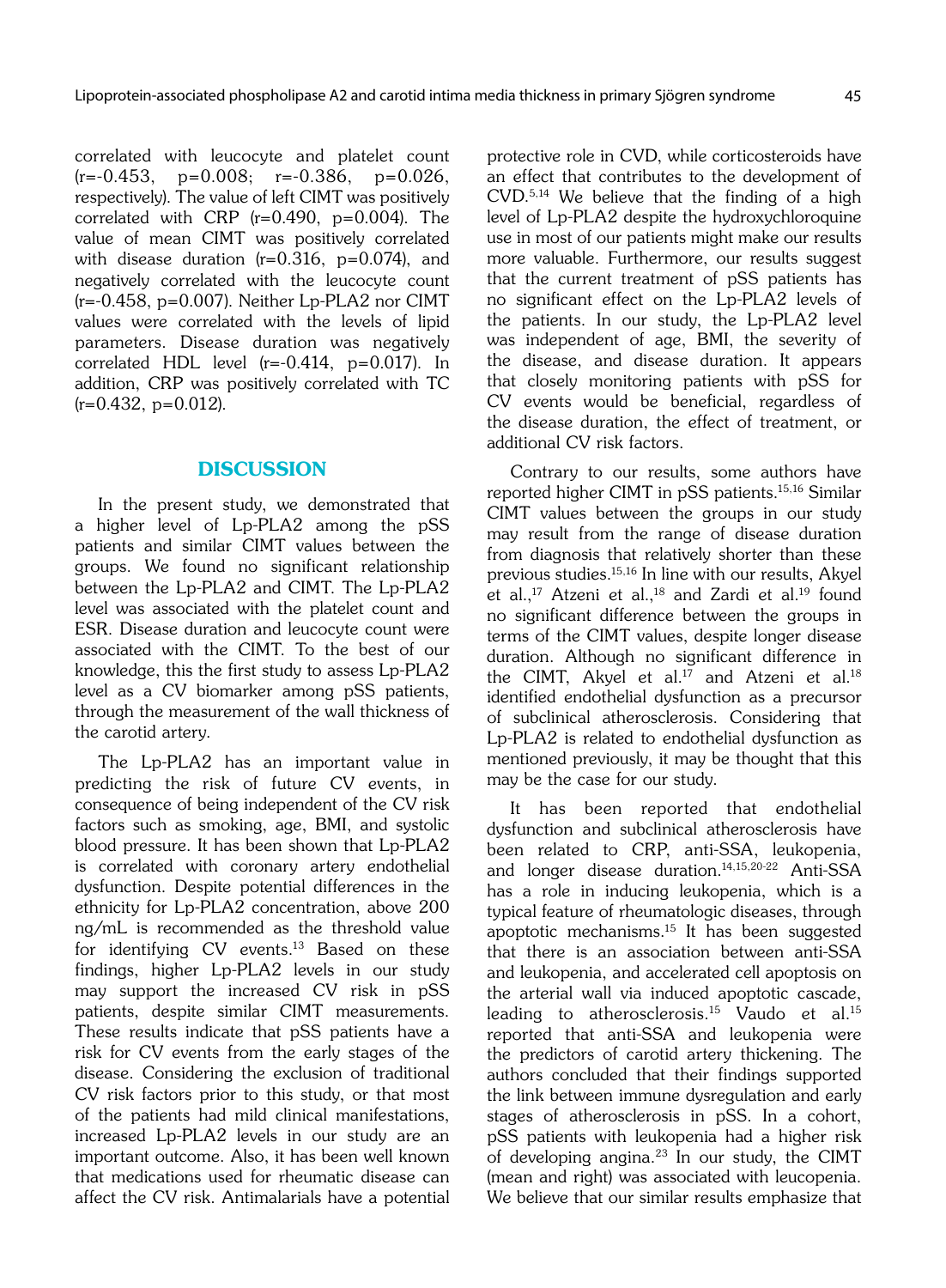immune mechanisms may play a precious role in the development of atherosclerosis, rather than traditional risk factors. However, we could not find any association with the presence of anti-SSA. The differences in the study protocols and number of samples might have led to conflicting results. In consistent with our results, the presence of anti-SSA was not associated with subclinical atherosclerosis in two other studies.14,23 Valim et al.22 showed that it was unknown why anti-SSA and anti-SSB were prone to have less traditional CV risk factors, although these antibodies are related to systemic and more severe clinical features. In addition, CRP is one of the associated risk factors for developing CVD. Considering CRP is usually within normal limits in  $pSS$  patients, $22$ the relationship between CIMT (left) and CRP in the present study may be a warning sign. The link between thrombocytopenia and CIMT (right) may result from similar mechanisms as in association between leukopenia and CIMT. The other correlation with CIMT in our study was disease duration that could lead to the accumulation of immunological and inflammatory features. Disease duration was also related to low HDL levels in the present study. This could be an important finding, indicating that the suggestion about inflammatory diseases can potentiate or interact with traditional CV risk factors.<sup>22</sup> Low HDL levels have been shown in pSS patients with leukopenia and anti-SSA. This association can be attributed to autoimmune dysregulation.<sup>22,24</sup> Also, it has been hypothesized that anti-HDL cholesterol antibodies may lead to low HDL levels.25

The association between Lp-PLA2, which is formerly known as platelet-activating factor (PAF) acetylhydrolase, $8$  and platelet count may be hypothesized as a result of interaction via PAF signaling pathways.<sup>26</sup> The Lp-PLA2 is produced by various inflammatory cells,<sup>27</sup> and platelet is one of these cells.<sup>28</sup> This association would be critical that platelet is an easily accessible laboratory parameter, as Lp-PLA2 is suggested as a potential therapeutic target.<sup>29</sup> Interestingly, our results showed a negative correlation of Lp-PLA2 with ESR. It would be of a statistically significance rather than of a clinically significance. Although it cannot be fully interpreted, it may be related to the hypothesis that Lp-PLA2 is more connected with atherosclerosis than systemic inflammation.30

The possible mechanisms of atherosclerosis in pSS are thought to be complex interactions between various factors including traditional cardiac risk factors, side effects of medications, immune-mediated mechanisms, and some triggers such as sedentary life due to fatigue.  $3,22$ Several pathways, including cytokines, chemokines, integrins, and subsets of T and B cells, mediate inflammatory vascular damage in pSS.31 The higher levels of biomarkers of endothelial cell damage have been detected in pSS15,22 related to atherosclerosis. Also, genetic susceptibility to atherosclerosis may contribute to the process.

Nonetheless, there are some limitations to this study. First, the sample size is relatively small, due to strict inclusion and exclusion criteria; as such, in our study protocol, we considered an estimated prevalence of pSS of ranging between 0.6 and 1.0%, as previously described.<sup>32</sup> Therefore, further multi-center studies are needed to obtain large series of patients. Second, we could not follow the patients to identify the rate of individuals who would experience CV events.

In conclusion, our study demonstrates that pSS patients have a potential risk of atherosclerotic CVD, independent of traditional CV risk factors and disease severity. Based on these findings, CV risk assessment should be a part of the care of pSS patients to prevent nonfatal and fatal CV events.

## Acknowledgements

We thank the staff and participants for their contribution to the study. We are grateful to Gökçe Nebioğlu Erkek for the laboratory assistance.

## Declaration of conflicting interests

The authors declared no conflicts of interest with respect to the authorship and/or publication of this article.

## Funding

This study was financially supported by Diskapi Yıldırım Beyazıt Scientific Research Project Coordination Unit with the Project No. 74/01.

# REFERENCES

1. Shoenfeld Y, Gerli R, Doria A, Matsuura E, Cerinic MM, Ronda N, et al. Accelerated atherosclerosis in autoimmune rheumatic diseases. Circulation 2005;112:3337-47.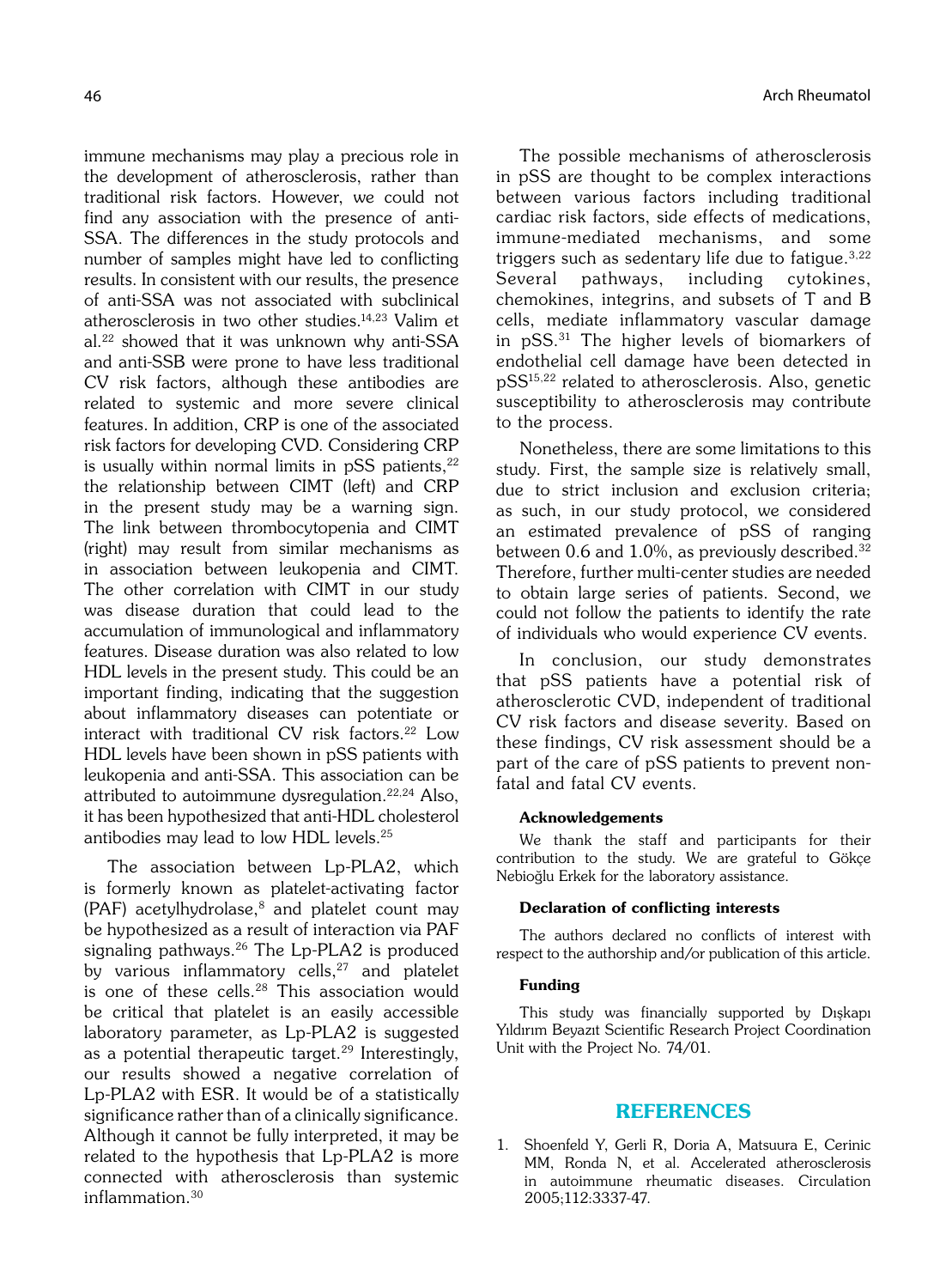Lipoprotein-associated phospholipase A2 and carotid intima media thickness in primary Sjögren syndrome 47

- 2. Salmon JE, Roman MJ. Subclinical atherosclerosis in rheumatoid arthritis and systemic lupus erythematosus. Am J Med 2008;121(10 Suppl 1):S3-8.
- 3. Yong WC, Sanguankeo A, Upala S. Association between primary Sjögren's syndrome, cardiovascular and cerebrovascular disease: A systematic review and meta-analysis. Clin Exp Rheumatol 2018;36 Suppl 112:190-7.
- 4. Beltai A, Barnetche T, Daien C, Lukas C, Gaujoux-Viala C, Combe B, et al. Cardiovascular morbidity and mortality in primary Sjögren's syndrome: A systematic review and meta-analysis. Arthritis Care Res (Hoboken) 2020;72:131-9.
- 5. Pérez-De-Lis M, Akasbi M, Sisó A, Diez-Cascon P, Brito-Zerón P, Diaz-Lagares C, et al. Cardiovascular risk factors in primary Sjögren's syndrome: A casecontrol study in 624 patients. Lupus 2010;19:941-8.
- 6. Freire de Carvalho J, Sherer Y, Shoenfeld Y. The fine-tuning of anti-oxidized low-density lipoprotein antibodies in cardiovascular disease and thrombosis. Thromb Haemost 2007;98:1157-9.
- 7. Khakpour H, Frishman WH. Lipoproteinassociated phospholipase A2: An independent predictor of cardiovascular risk and a novel target for immunomodulation therapy. Cardiol Rev 2009;17:222-9.
- 8. Sudhir K. Lipoprotein-associated phospholipase A2, vascular inflammation and cardiovascular risk prediction. Vasc Health Risk Manag 2006;2:153-6.
- 9. Davidson MH, Corson MA, Alberts MJ, Anderson JL, Gorelick PB, Jones PH, et al. Consensus panel recommendation for incorporating lipoproteinassociated phospholipase A2 testing into cardiovascular disease risk assessment guidelines. Am J Cardiol 2008;101:51F-57F.
- 10. Pezzano A, La Carrubba S, Gullace G. Carotid intimamedia thickness. J Cardiovasc Med (Hagerstown) 2006;7:555-9.
- 11. Vitali C, Bombardieri S, Jonsson R, Moutsopoulos HM, Alexander EL, Carsons SE, et al. Classification criteria for Sjögren's syndrome: A revised version of the European criteria proposed by the American-European Consensus Group. Ann Rheum Dis 2002;61:554-8.
- 12. Seror R, Bootsma H, Saraux A, Bowman SJ, Theander E, Brun JG, et al. Defining disease activity states and clinically meaningful improvement in primary Sjögren's syndrome with EULAR primary Sjögren's syndrome disease activity (ESSDAI) and patient-reported indexes (ESSPRI). Ann Rheum Dis 2016;75:382-9.
- 13. Lanman RB, Wolfert RL, Fleming JK, Jaffe AS, Roberts WL, Warnick GR, et al. Lipoprotein-associated phospholipase A2: Review and recommendation of a clinical cut point for adults. Prev Cardiol 2006;9:138-43.
- 14. Sabio JM, Sánchez-Berná I, Martinez-Bordonado J, Vargas-Hitos JA, Navarrete-Navarrete N, Expósito Ruíz M, et al. Prevalence of and factors associated with

increased arterial stiffness in patients with primary Sjögren's syndrome. Arthritis Care Res (Hoboken) 2015;67:554-62.

- 15. Vaudo G, Bocci EB, Shoenfeld Y, Schillaci G, Wu R, Del Papa N, et al. Precocious intima-media thickening in patients with primary Sjögren's syndrome. Arthritis Rheum 2005;52:3890-7.
- 16. Gravani F, Papadaki I, Antypa E, Nezos A, Masselou K, Ioakeimidis D, et al. Subclinical atherosclerosis and impaired bone health in patients with primary Sjogren's syndrome: Prevalence, clinical and laboratory associations. Arthritis Res Ther 2015;17:99.
- 17. Akyel A, Tavil Y, Yayla C, Tufan A, Kaya A, Tezcan ME, et al. Endothelial dysfunction in primary Sjögren syndrome. West Indian Med J 2012;61:870-2.
- 18. Atzeni F, Sarzi-Puttini P, Signorello MC, Gianturco L, Stella D, Boccassini L, et al. New parameters for identifying subclinical atherosclerosis in patients with primary Sjögren's syndrome: A pilot study. Clin Exp Rheumatol 2014;32:361-8.
- 19. Zardi EM, Sambataro G, Basta F, Margiotta DP, Afeltra AM. Subclinical carotid atherosclerosis in elderly patients with primary Sjögren syndrome: A duplex Doppler sonographic study. Int J Immunopathol Pharmacol 2014;27:645-51.
- 20. Gerli R, Bocci EB, Shoenfeld Y. Association of subclinical atherosclerosis and leukopenia in systemic autoimmune diseases: Comment on the article by Huang et al. Arthritis Rheum 2010;62:2823-4.
- 21. Garcia AB, Dardin LP, Minali PA, Czapkowsky A, Ajzen SA, Trevisani VF. Asymptomatic atherosclerosis in primary Sjögren syndrome: Correlation between low ankle brachial index and autoantibodies positivity. J Clin Rheumatol 2016;22:295-8.
- 22. Valim V, Gerdts E, Jonsson R, Ferreira GA, Brokstad KA, Brun JG, et al. Atherosclerosis in Sjögren's syndrome: Evidence, possible mechanisms and knowledge gaps. Clin Exp Rheumatol 2016;34:133-42.
- 23. Bartoloni E, Baldini C, Schillaci G, Quartuccio L, Priori R, Carubbi F, et al. Cardiovascular disease risk burden in primary Sjögren's syndrome: Results of a population-based multicentre cohort study. J Intern Med 2015;278:185-92.
- 24. Giannelou M, Gravani F, Papadaki I, Ioakeimidis D, Mavragani C. Subclinical atherosclerosis in systemic autoimmune disorders. In: Mavragani C, editor. Autoimmune disorders. Rijeka: IntechOpen; 2011. p. 281-302.
- 25. Gerli R, Bartoloni Bocci E, Vaudo G, Marchesi S, Vitali C, Shoenfeld Y. Traditional cardiovascular risk factors in primary Sjögren's syndrome--role of dyslipidaemia. Rheumatology (Oxford) 2006;45:1580-1.
- 26. Cederholm A, Svenungsson E, Stengel D, Fei GZ, Pockley AG, Ninio E, et al. Platelet-activating factor-acetylhydrolase and other novel risk and protective factors for cardiovascular disease in systemic lupus erythematosus. Arthritis Rheum 2004;50:2869-76.